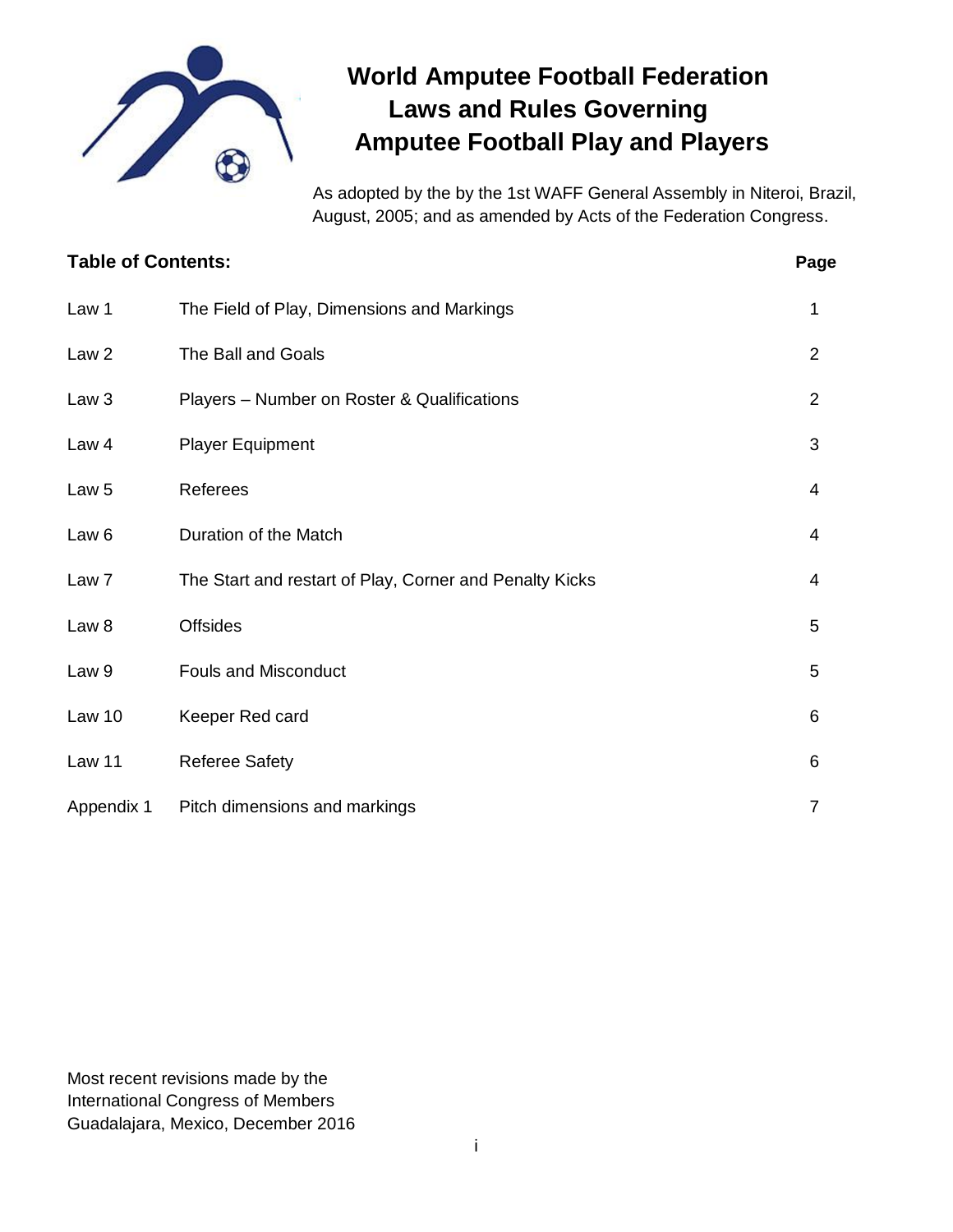

# **World Amputee Football Federation Laws and Rules Governing Amputee Football Play and Players**

This Federation recognizes and abides by the FIFA Laws of Association Football with the following amendments for Amputee footballers:

# **LAW (1) The Field of Play**

**1.1 Pitch Surface -** The game shall be played on grass or on a suitable all weather surface as prescribed by the WAFF. Matches may also be held indoors.

## **1.2 Boundaries of the Pitch** – See the diagram on Page 7.

1.2.1 The field of play must be rectangular and marked with lines. The length of the pitch will always exceed the width.

1.2.2 Lines marking the field of play shall not exceed 12 cm in width.

1.2.3 The two longer boundary lines are called touch lines. The touch lines are parallel and are equal in length.

1.2.4 The two shorter lines are called goal lines. The two goal lines are equal in length, parallel, and are joined at a right angle to the ends of the touch lines.

1.2.5 The outdoor pitch will measure 60 meters long by 40 meters wide, plus or minus 5 meters depending on local venues.

1.2.6 The field of play is divided into two equal halves by a line marked across the field which joins the midpoints of the two touch lines.

1.2.7 The center mark is indicated at the midpoint of the halfway line. A circle with a radius of 6 meters is marked around it.

#### **1.3 Goal Area –**See diagram on Page 7

A rectangular goal area will be marked at each end of the field. The goal area will be 10 meters wide X 8 meters deep, set equidistant between the touch lines.

The goal area will be marked by two parallel lines, beginning at and at each at right angles to the goal line, 2.5 meters from the inside edge of each goalpost. These lines will extend into the field of play for a distance of 8 meters, and are joined by a line drawn parallel with the goal line. The area bounded by these lines and the goal line is the goal area.

- **1.4 The Penalty Mark –** A mark denoting the point at which a penalty shot will be taken will be placed equidistant between the touch lines and 8 meters infield from the goal line.
- **1.5 Flagposts –** A flagpost, not less than 1.5 meters high, with a non-pointed top and a flag must be placed at each corner of the playing area. Flagposts may also be placed at each end of the halfway line, off the field of play not less than 1 meter outside the touch line.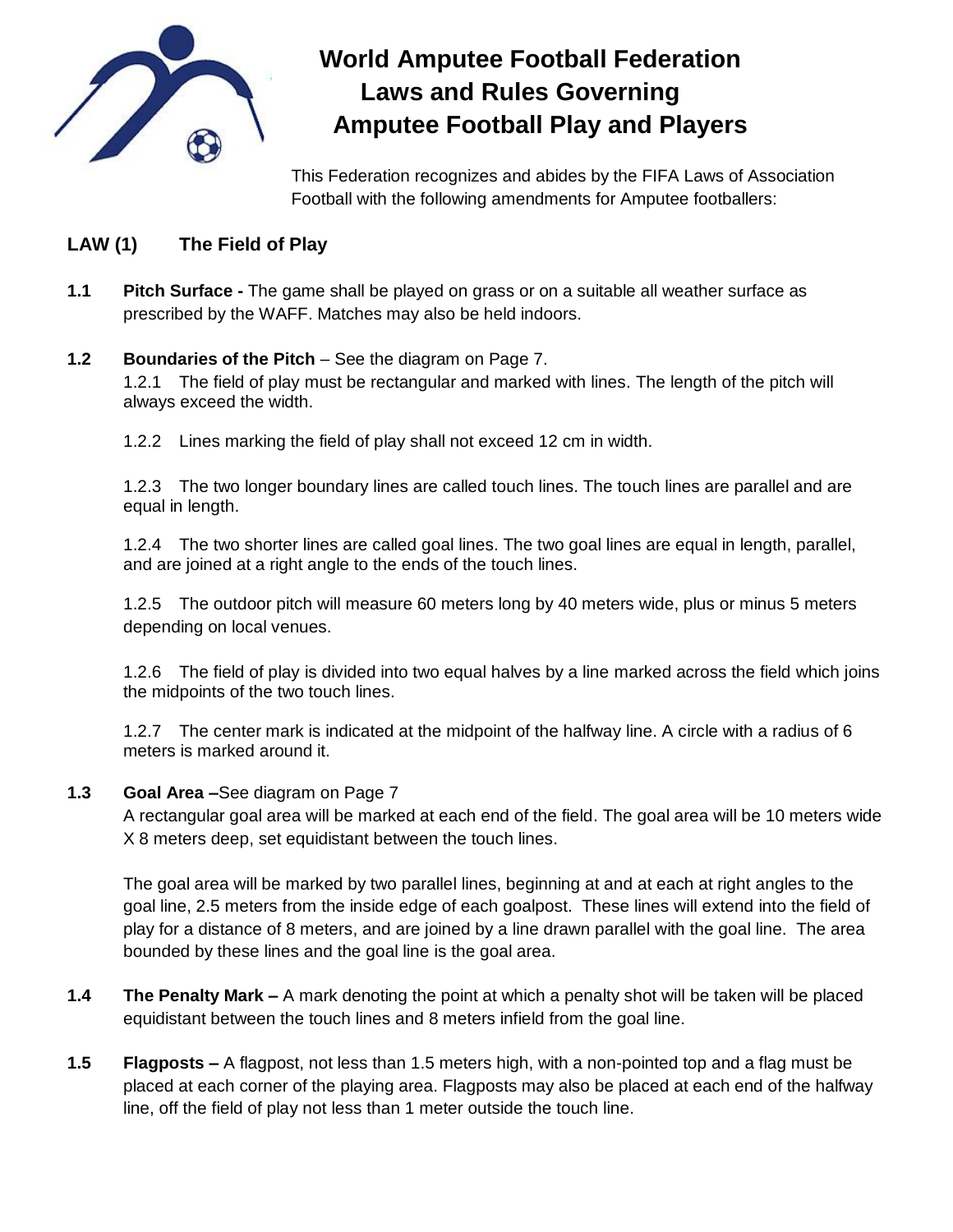#### **Laws of Amputee Football Page 2**

- **1.6 Corner Arc -** In each corner of the pitch an arced line 1.5 meters in from the corner post will be marked joining the touch line and the goal line.
- **1.7 Encroachment Mark –** Marks may be made off the field of play, 6 meters from the corner arc and at right angles to the adjacent goal lines and the touch lines, to ensure that defending players retreat this distance when a corner kick is being taken.

# **LAW (2) Goals and Ball**

**2.1 The Ball -** The ball is spherical, made of leather or other suitable material. It will be the standard FIFA size 5 for adult play and can be of the all-weather type.

**2.2 Goals -** The goals will be of a suitable type and style agreed by the Federation, being 2.2 meters high and 5 meters wide. All goals must be anchored to the ground for the safety of all players. The safety of the players MUST be the first consideration both before and during the same.

## **LAW (3) Number and Qualification of Players**

**3.1 Roster Size -** Teams participating in international tournaments and competitions may roster a maximum of fifteen (15) players, including a goalkeeper and a reserve goalkeeper. Both the goalkeeper and reserve goalkeeper are required.

Only 12 players may be dressed for any match.

**3.2** All teams entering international tournaments and competitions must have a reserve goalkeeper. A match may not begin if either team has fewer than 5 outfielders and goalkeeper, and a reserve goalkeeper.

**3.3 Minimum Age –** Each player on a team's roster must be at least sixteen (16) years old prior to the end of the specific competition in which they play.

#### **3.4 Physical Qualification**

3.4.1 Each player must be an Amputee or Les Autres.

3.4.2 An Amputee is defined as one who is without a lower limb at or above the ankle, or who is without an upper limb at or above the wrist.

3.4.3 "Les Autres" is defined as one may not be clinically an amputee, but who may possess a birth defect affecting a limb, or who may possesses an entire limb but said limb has no meaningful function.

3.4.4 Only leg amputees and leg Les Autres may play as outfielders. Goal keepers may have may have 2 legs, but must be an arm amputee or have an arm Les Autres deficiency.

3.4.5 No team may field more than 2 Les Autres players at any time during the game. All Les Autres players must be identified to opposing coaching staffs and to game officials prior to the start of play.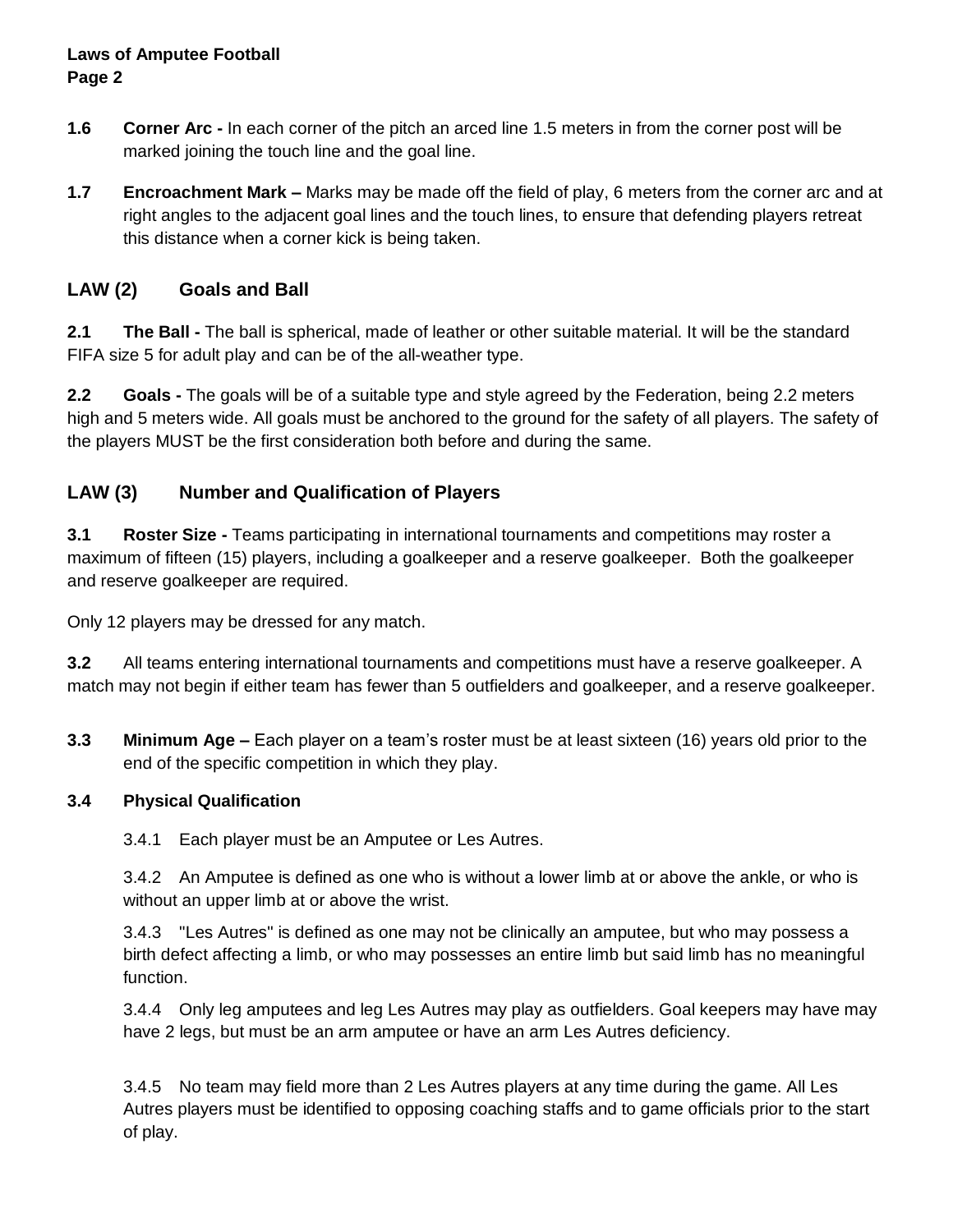#### **3.5 Use of the Residual Limb**

3.5.1 Neither field players nor goal keepers may use the deficient limb to control or direct the ball.

3.5.2 A Goalkeeper's inactive arm (residual limb), if any, must be kept inside the body of the jersey.

3.5.3 A residual limb of 6" or greater length must be bound to the torso with athletic tape, elastic bandage, or other means approved prior to the match by the competition officials and/or referee.

3.5.4 The jersey sleeve of the residual limb must be tucked inside the jersey. No exceptions.

#### **3.6 Team Composition & Substitutions**

3.6.1 The game will be played by two teams each consisting of not more than 7 players per side, one of whom must be the goalkeeper. A match may not begin if either team has fewer than 5 field players, a goalkeeper, and a reserve goalkeeper.

3.6.2 Each team may name 5 substitutes, one of whom must be a goalkeeper. A maximum of 2 substitutes may enter the game at any one time.

3.6.3 Substitutions may be made only at a stoppage of play and only with the referee's permission.

3.6.4 All substituted players will be allowed to return to the game to replace any player on the field of play.

3.6.5 When a goalkeeper is dismissed (Red Card) by the referee, the goalkeeper must leave the field of play. The dismissed goalkeeper is replaced by a reserve goalkeeper, and his team's number of field players reduced by one for the remainder of the match. The departing field player may reenter as a substitute.

## **LAW (4) Player Equipment**

## **4.1 - Prosthetics**

4.1.1 All artificial limbs must be removed prior to the start of play. Prosthetics are not allowed on the playing field.

4.1.2 Exception to the above: In cases where both of a team's goalkeepers are injured or unavailable, a field player, wearing prosthesis, may serve as goal keeper, but must pay with one arm inside his jersey according to goalkeeper rules.

## **4.2 Crutches**

4.2.1 Player equipment will in all aspects reflect FIFA laws with the exception being crutches. These must be of the forearm type and must be constructed of metal, plastic composite, carbon fiber, or other approved material that doesn't splinter or otherwise present a danger to any participant.

Underarm crutches are not permitted in international play. Exception: An underarm type crutch meeting all other criteria herein is permitted when a field player has a leg amputation or Les Autres deficiency and an arm amputation or Les Autres arm deficiency.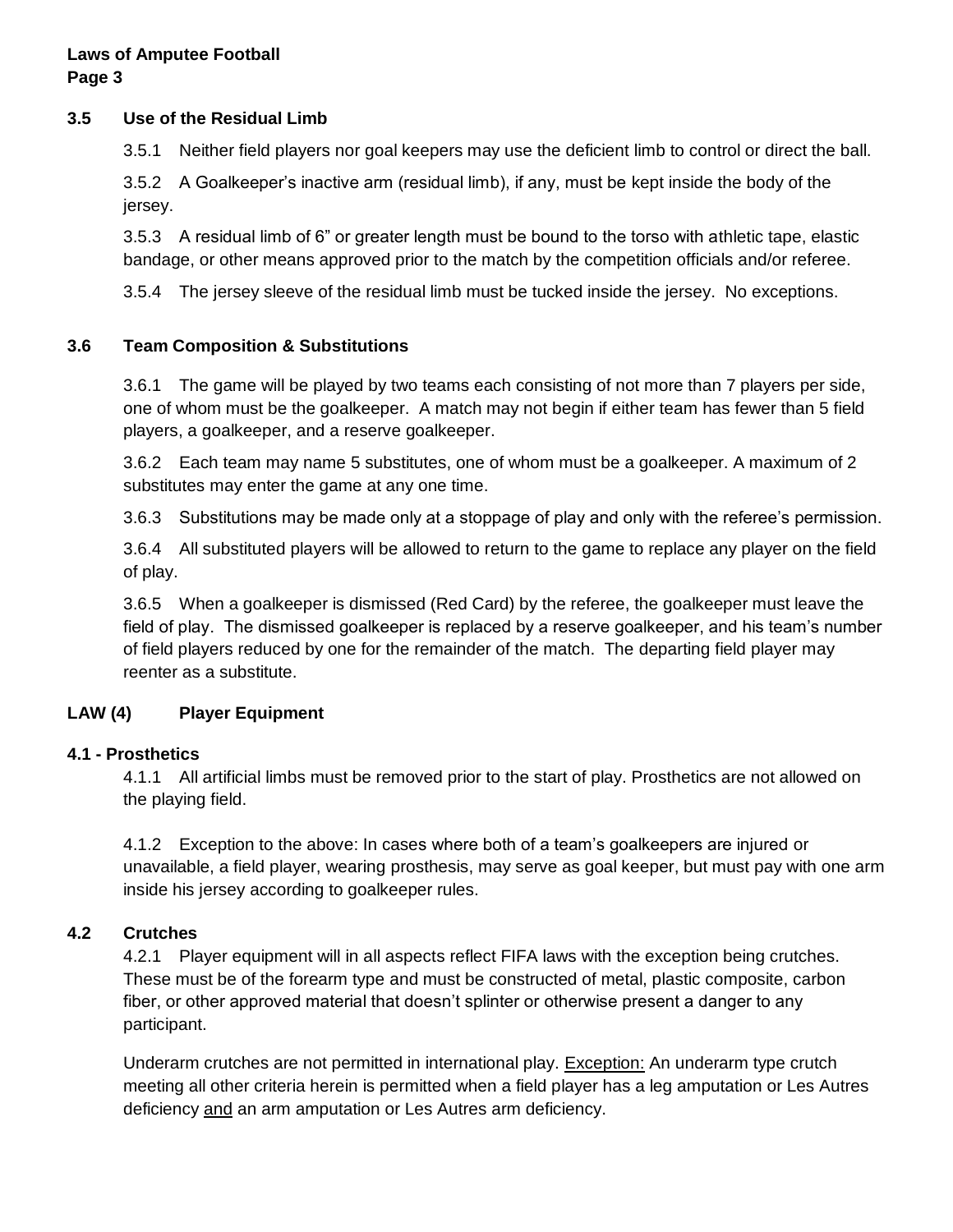4.2.2 Before a player enters the field of play wing nuts, bolts fittings and metal wrist supports must be all covered and taped. Players' crutches must be well maintained. Rubber tips replaced when worn.

4.2.3 In all competitions crutches must be identified with tape in the team's sock colors, 40 cm up from the crutch base. Adhered plastic tubing of a color matching the team's sock color may be used in lieu of tape, subject to the approval of the competition officials and/or referee.

\* Team management must have alternative tape colors available to match uniform color changes as the need arises. Alternatively, safely secured lightweight plastic tubing may be considered.

- **4.3 Shin Guards –** Shin guard(s) required for field player's functioning leg, and also for the non functional leg of full leg Les Autres players.
- **4.4 Socks –** The socks of all field players on a team much match in color and design.
- **4.4 Residual Limb Identification**  Players who are below the knee Amputees and lower limb Les Autres must wear the team's sock color on the residual limb. It is also recommended that all leg Amputees wear stump protectors for their own safety.
- **4.5 Goalkeeper Uniform -** Goalkeepers may wear track suit bottoms and a keeper's glove if they wish.

# **LAW (5) REFEREES**

5.1 Matches are officiated by either one or two referees employing a two man system. The senior referee is the team liaison and is responsible for substitutions, the administration of the technical area, and the match report.

5.2 International matches and tournaments are officiated by three referees employing a two man system, whereby the Third Official is responsible for substitutions, the administration of the technical area, and match report.

## **LAW (6) DURATION OF THE MATCH**

6.1 The match will be played in two equal periods of 25 minutes each. Play may be suspended for "time-outs" of one per team per half. Time-outs shall not exceed one (1) minute. The half time interval shall not exceed 10 minutes.

6.2 In extra time where 10 minutes each way is being played, again (1) one time-out per team per period will be allowed.

At half time in extended play, both teams will change ends immediately and without delay.

# **LAW (7) START AND RESTART OF PLAY, PENALTY & CORNER KICKS**

**7.1** The opening of the match, the start after half-time and extra time; and the restart after a goal shall be conducted according to standard FIFA procedure.

**7.2** The throw-in is replaced by a Kick-In (Indirect Free Kick) from the place where the ball completely crossed the touch line leaving the field of play. The kick-in is taken by an opponent of the last player to touch or play the ball before it crossed the touch line.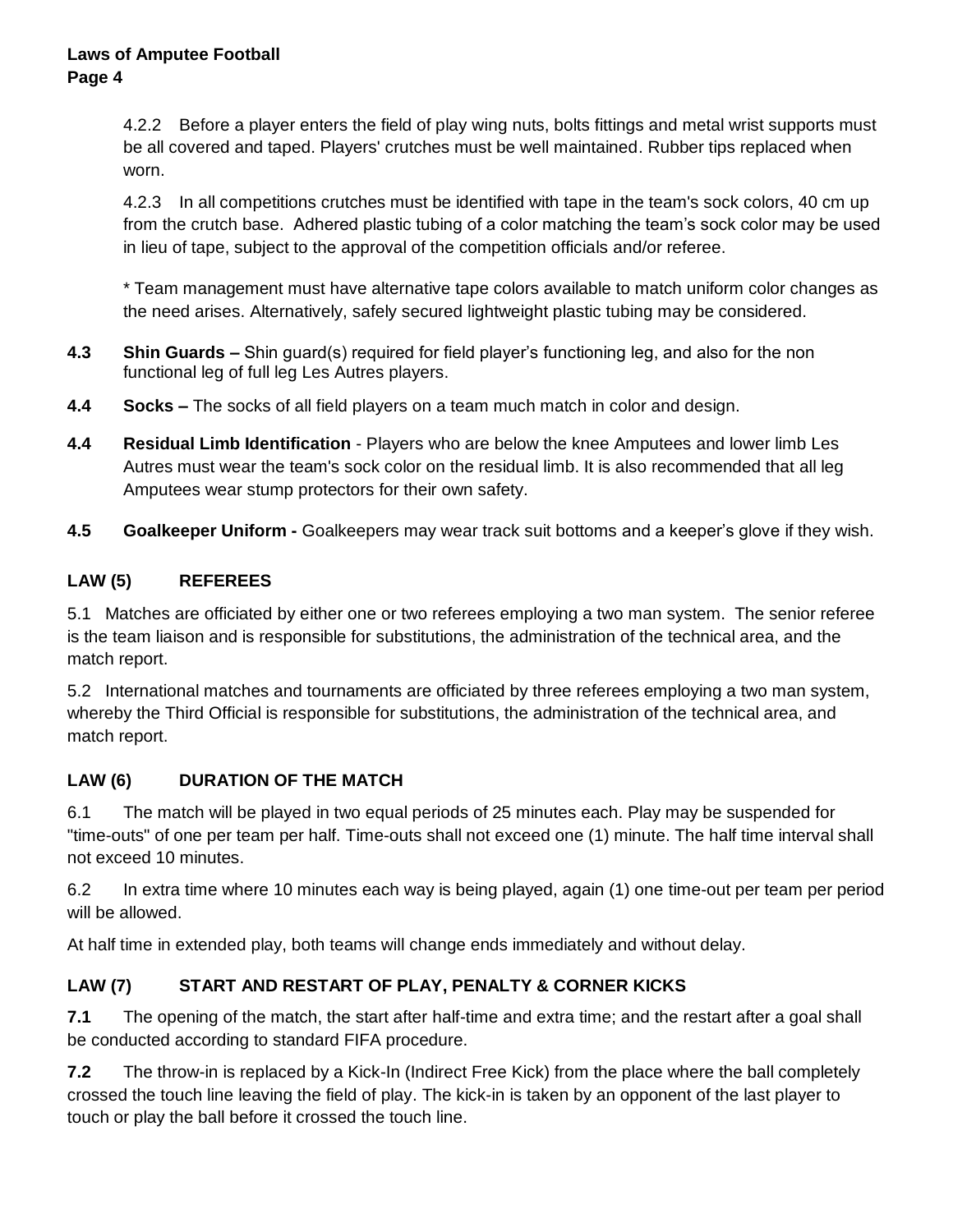#### **Laws of Amputee Football Page 5**

**7.3** The Goal Kick: The ball will be placed motionless on the ground and kicked into play from within the goal area boundaries. The ball will not be in play until the whole of it has crossed the goal area line. If it is played by any player before it is in play then the goal kick must be re-taken.

The goalkeeper or one of his team can take a goal kick. The ball need only be inside the goal area lines.

**7.4** Kicking the ball across the centerline from the Goal Kick is prohibited.

**7.5** When an indirect free kick (IFK) is awarded to the attacking team inside the opponent's goal area, the ball will be placed on the boundary of the goal area, on the line parallel to the goal line, directly in front of the location of the offense.

**7.6** Inside then field of play, players defending any direct or indirect free kicks must remain six (6) meters away from the ball at all times.

**7.7** The corner kick is a direct free kick (DFK). The ball must be placed motionless on the ground within the corner arc. The ball is in play once it is kicked and moves.

**7.8** Penalty Kicks - A penalty kick will be taken from the penalty mark. Until the ball is kicked and moves forward, the goalkeeper must have both feet upon the goal line between the goal posts, and all players other than the kicker must respect the distance, being at least six (6) meters from and behind the ball and on the field of play.

**LAW (8) OFF-SIDES -- The offside rule does not apply.**

## **LAW (9) FOULS AND MISCONDUCT**

## **9.1 – USE OF CRUTCHES**

9.1.1 Crutches are considered extensions of the arms. They are subject to a handling violation if in the opinion of the referee a crutch is intentionally used in an attempt to control or direct the ball. The restart is a direct free kick (DFK).

9.1.2 If crutches are used by a defender to control or direct the ball inside their own penalty area, the attacking side will be awarded a penalty kick (PK).

9.1.3 If crutches are used to control or direct the ball by an attacking player inside the penalty area a direct free kick will be awarded to the defending side and will be taken from anywhere inside the goal area.

## **9.2 USE OF RESIDUAL LIMBS (Stumps)**

9.2.1 Residual limbs may not be used to control or direct the ball. The restart is a direct free kick (DFK).

9.2.2 If the offense is committed by a defender within their own goal area, the attacking side will be awarded a penalty kick (PK).

9.2.3 Only if the referee rules that obvious goal scoring opportunity is denied will the goalkeeper or an outfielder be sent off for using the residual limb in the arm or leg stumps in the goal area.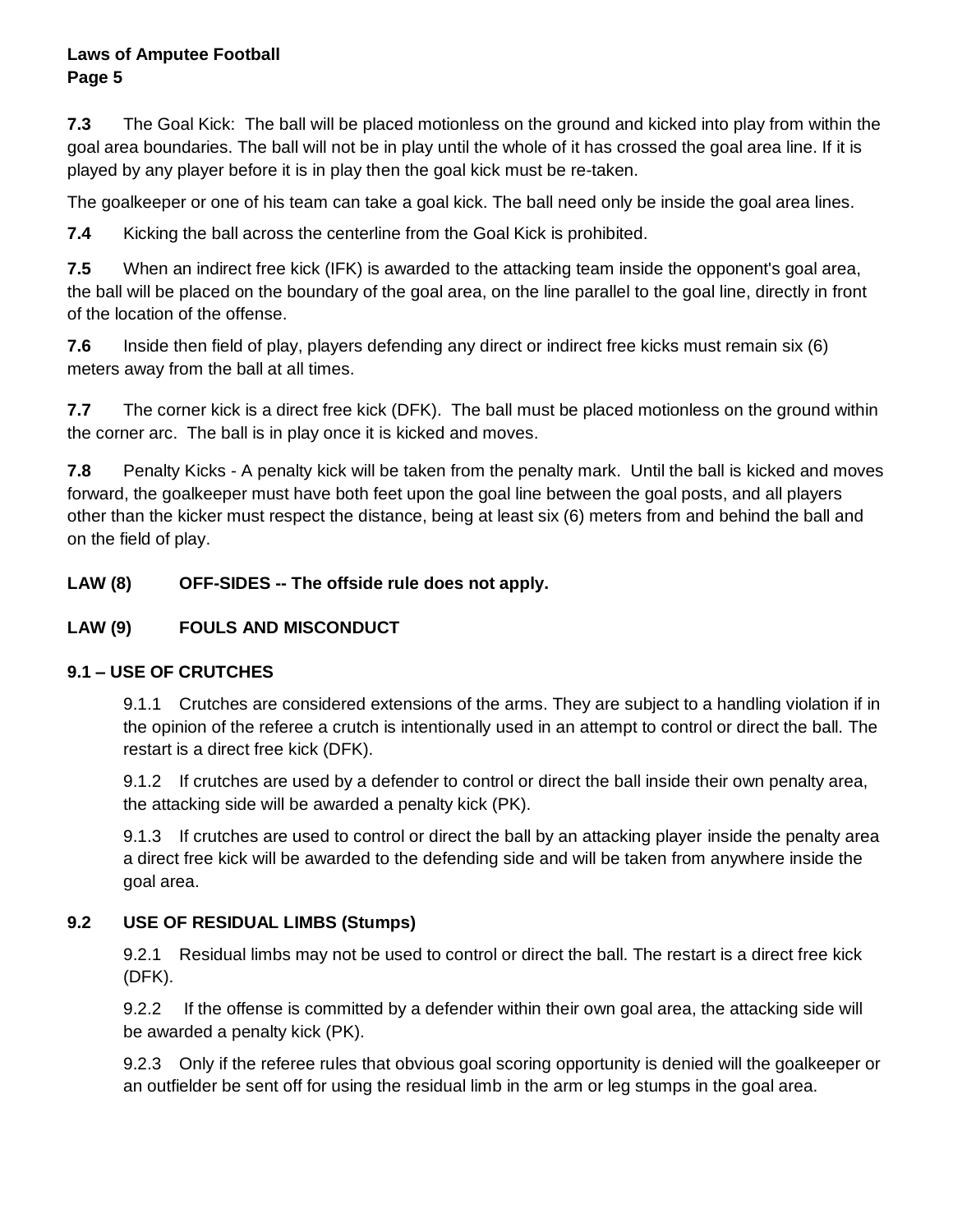#### **9.3 SLIDE TACKLES**

9.3.1 Sliding tackles are not permitted. An offense will be penalized by a direct free kick awarded against them and their team. The offending player will be cautioned.

9.2 The goalkeeper is allowed to dive to the ground with arm and legs extended to defend his goal. Sliding with both feet first toward the opponent is not permitted.

9.3 Should an outfield player slip or fall to the ground and the ball touches or is played with any part of the body or crutches, then an indirect free kick (IFK) will be awarded to the opponents.

**9.4 KEEPER ENDANGERMENT - When** the goalkeeper has his hand on the ball and the ball is on the ground, players must not attempt to play or kick the ball. That is considered dangerous play. The restart is an indirect free kick (IFK) for the defense.

## **9.5 KEEPER LEAVING THE GOAL AREA –**

9.5.1 Goalkeepers shall remain within the goal area.

9.5.2 The first incident of a goalkeeper actively defending the goal, playing the ball, obstructing an opponent, or otherwise engaging in active play outside the goal area is at a minimum a cautionable (Yellow Card) offense, and possibly a send-off (Red Card) offense for Denying an Obvious Goal Scoring Opportunity (reference FIFA Law 12). The opposing team will be awarded a direct free kick (DFK) at the location of the offense.

9.5.3 The second incident of a goalkeeper actively defending the goal, playing the ball, obstructing an opponent, or otherwise engaging in active play outside the goal area is a red card offense. The keeper will be sent off and the opposing team will be awarded a direct free kick (DFK) at the point of the offense.

9.5.4 Inadvertent, incidental or inconsequential departures from the goal area by a goalkeeper, such as through momentum, release of possession by foot (punt, parry, drop kick), etc. are not penalized.

**LAW (10) KEEPER RED CARD -** If a goalkeeper is sent off by the referee, the goalkeeper and a nominated field player must leave the field of play. The goalkeeper will be replaced by the reserve goalkeeper.

**LAW (11) REFEREE SAFETY -** In addition to the red card, WAFF statutes also require a minimum two-year expulsion from WAFF sanctioned competitions of any player, coach or staff member intentionally striking a referee or other game official, and the placement of the Association to which the offending player belongs on probation until such time as that Association demonstrates efforts to assure referee safety.